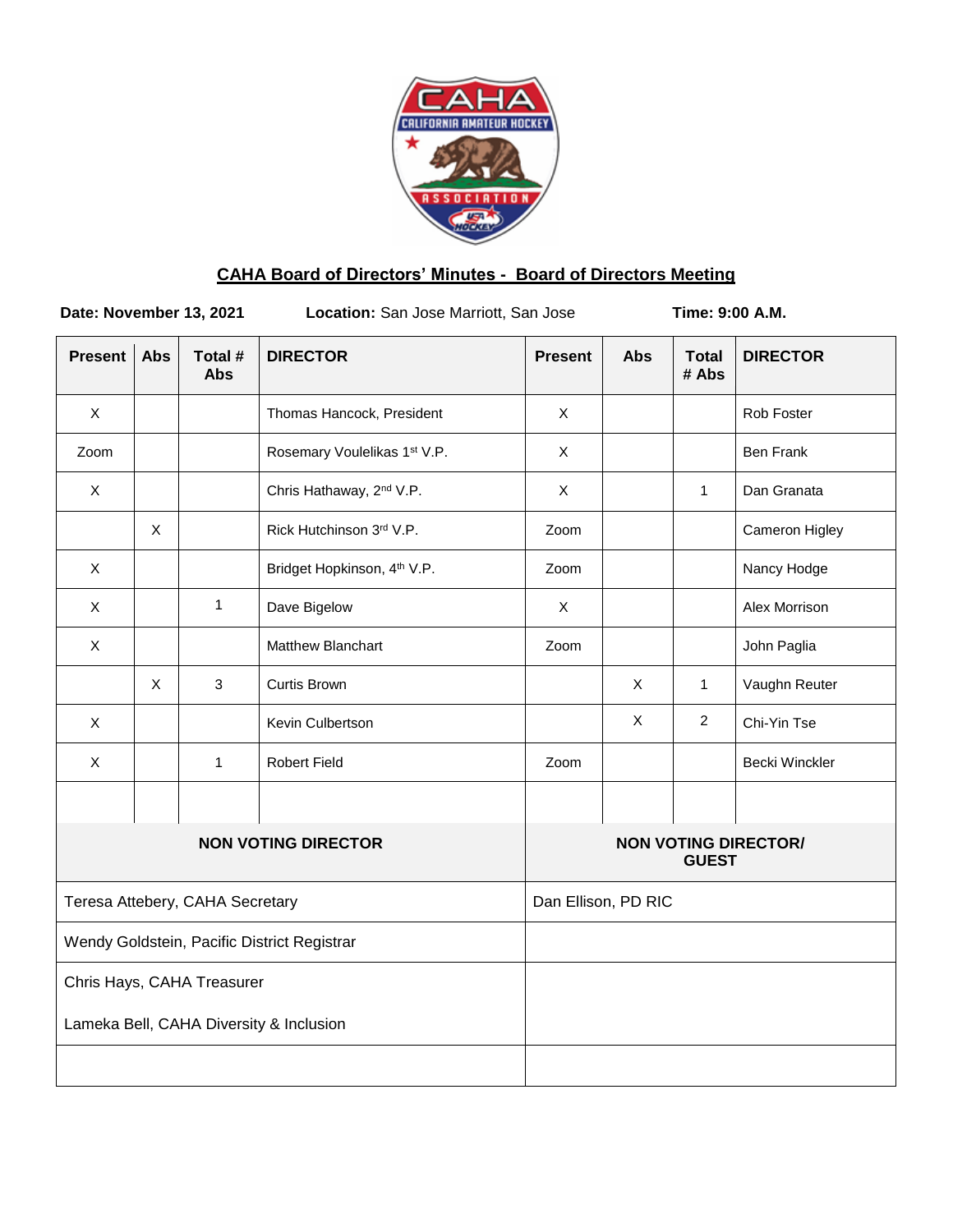Meeting called to order at 9:00am. Quorum in attendance. Rosemary Voulelikas motioned to approve September meeting minutes; second by Alex Morrison – **MOTION PASSED**

## **President – Tom Hancock**

Congratulations to Ben Frank for his new role as a Pacific District Director. Ben filled the vacancy left by Steve Laing and is no longer a CAHA Director.

## **Treasurer – Chris Hays**

Reports distributed and reviewed.

# **Member Services – Karen Hackett**

Sorry to miss the meeting. I am heading to Scottsdale for a Showcase.

Here is an overview of where we stand.

| California Amateur Hockey Association - 2021-22 CAHA Membership |             |  |  |  |  |  |  |  |
|-----------------------------------------------------------------|-------------|--|--|--|--|--|--|--|
| <b>Registration Summary Report</b>                              |             |  |  |  |  |  |  |  |
| 11/10/2021                                                      |             |  |  |  |  |  |  |  |
| <b>Total Members Registered</b>                                 | 71          |  |  |  |  |  |  |  |
| <b>Total Registered Online</b>                                  | 71          |  |  |  |  |  |  |  |
| <b>Total Revenue Due</b>                                        | \$19,850.00 |  |  |  |  |  |  |  |
| <b>Total Revenue Collected</b>                                  | \$19,420.00 |  |  |  |  |  |  |  |
| <b>Uncleared Account Summary</b>                                |             |  |  |  |  |  |  |  |
| <b>Total Uncleared Accounts</b>                                 | 3           |  |  |  |  |  |  |  |
| <b>Total Revenue Uncollected</b>                                | \$430.00    |  |  |  |  |  |  |  |
| Refund/Adjustment Summary                                       |             |  |  |  |  |  |  |  |
| <b>Total Adjustments</b>                                        | $\Omega$    |  |  |  |  |  |  |  |
| <b>Total Revenue Collected</b>                                  | \$0.00      |  |  |  |  |  |  |  |
| <b>Total Revenue Refunded</b>                                   | \$0.00      |  |  |  |  |  |  |  |
|                                                                 |             |  |  |  |  |  |  |  |

Met with Wendy and she was looking into options of how to capture the disabled teams.

There are a few others not registered yet that I am trying to track down.

We basically built a list of clubs/programs from teams with portals that were active at some point from 2016- 2022 so some clubs/programs may no longer be in existence.

Next steps:

- look at number of teams claimed in travel and tier for those programs and make sure the numbers line up with what was claimed Rocky Mountain registry.

- explore the uncleared accounts

- clean up the Member Services page on the CAHA website. There are 2 contact emails there and I do not have access to either.

Had one group reach out asking for a refund for fees paid last year since CAHA did not have games last year. This team did travel out of state for play and was, therefore, requiring USA hockey insurance so fees will not be reimbursed.

Please email any questions or feedback.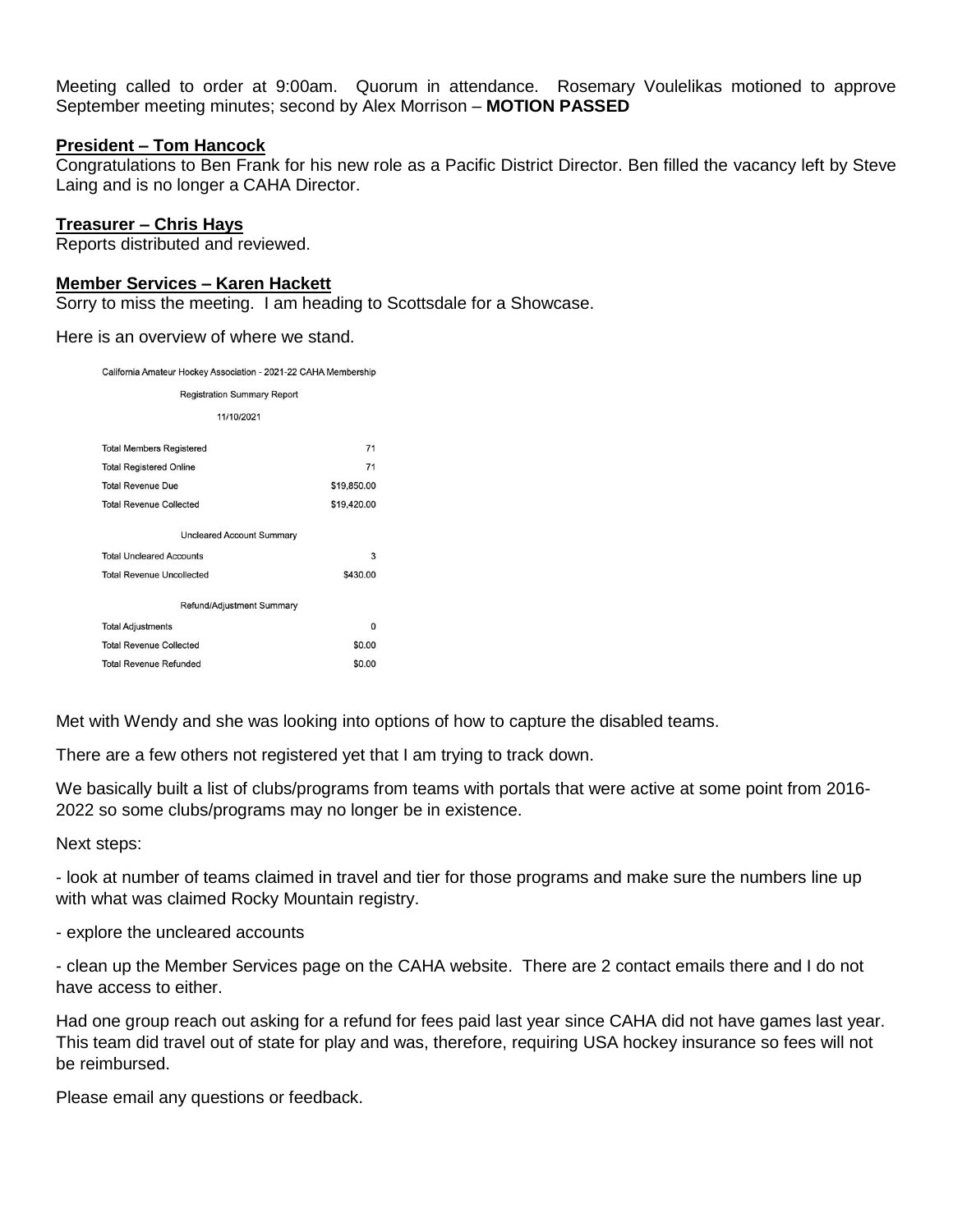# **Legal Counsel – Geoff Leibl**

I am pleased to report that my recent work as CAHA Legal Counsel has refocused back on specific hockey related issues. I have been in discussions with Tom Hancock and others on the following two projects both of which involve setting systems in place to avoid conflicts of interest and to protect CAHA Board Members from breaching their fiduciary duties:

A. Discipline and Appeals Committee Member Selection Process. Revamping the Discipline Committee member selection process and the CAHA Appeals Committee member selection process is required due to a recent decision from USA Hockey. The USA Hockey decision (Tom can elaborate) has brought into focus the need for CAHA to further amend the manner in which committee members are selected to hear appeals, with a goal of avoiding real or perceived conflicts of interest. I am currently exploring the possibility of working with a law school and/or mediation faculty member at a university to implement a system whereby law students and/or arbitrators in training sit on the CAHA committees as part of a course project or for class credit. My initial idea/concept is to have law students assigned to the Disciplinary Committee after some training from Rosemary, myself and Tom. The goal would be to have the composition of the Disciplinary Committee be the Disciplinary/Dispute Resolution Chairman and 2 or 4 students. With respect to the Appeals Committee, my goal is to bring in a professor (admin law or sports law or arbitration specialist) to chair it and include 2 or 4 law students on the committee, with CAHA Legal Counsel and/or CAHA President sitting in as observers.This concept is at the very beginning stages but I hope to meet with a couple of professors today (between CAHA games at Simi Valley) to discuss this in more detail. I will update you if/when there are more developments.

B. Tier 1 Selection Process - Boys. Given that the last CAHA meeting dealing with the Tier 1 selection resulted in my disapproval rating dropping to an all-time low, I have attempted to find a selection method for Tier 1 that is objective and does not result in CAHA Board members violating their fiduciary duty or having to recuse themselves from the process. The attached is an example of the type of selection process that I am comfortable recommending as one that would not be considered self-dealing, as the criteria for eligibility is objective and is obtainable by any Club. The attached is just an example of the type of eligibility process that I am of the opinion would be lawful for CAHA to implement and hopefully gives all board members some ideas regarding how to proceed going forward. Please understand that I am tasked with protecting the entity (CAHA) but also must properly guide board members regarding their duties, responsibilities, limitations and a format similar to the above would, in my opinion do both.

# EXAMPLE OF OBJECTIVE TIER 1 SELECTION PROCESS

1. CAHA Board sets a limit on the number of Tier 1 teams it will permit and the number of teams decided upon should apply to each division. For this example only, assume the number selected is five (5) teams.

2. CAHA Board changes Tier 1 eligibility to be the five Clubs that had the most registered travel hockey players in the previous season, from 8U-18U. The calculation would be based on actual rostered players on each team roster at the end of the previous season and would not include in-house or tournament rosters. Tier 1 players and rostered players on the girls' teams in each Club would be excluded from this calculation.

3. Create an option for Clubs to merge to create a Tier 1 Merged Club for a single season and in so doing if the combined number of previously rostered players results in the 'merged club' being ranked in the top five (as per #2 above) it will be permitted to submit Tier 1 teams for that season; removing the 5th ranked non-merged Club from eligibility.

4. All Tier 1 teams must have a minimum 5 players who were rostered at the conclusion of the previous season with qualifying Club. For 'merged clubs', each Tier 1 team must have at least 3 players from each of the merged clubs who were rostered at the conclusion of the previous season with that Club.

5. Each of the five eligible Clubs must submit at least three Tier 1 teams in a single season. Failure to roster at least 3 teams will exclude the Club from Tier 1 eligibility and the 6 th ranked Club (based on #2 and #3 above) will have the opportunity to participate in Tier as per these guidelines.

6. If a Club's cumulative win percentage vs other CAHA Tier 1 teams in league play falls below 33% the Club will not be eligible for Tier 1 the following season. Each Club forming a merged Club would also be ineligible if the merged Club's win percentage falls below 33% as per the above.

7. If less than 5 teams are formed per division, the division will operate with the number of submitted qualifying teams. 8. Clubs do not have an option to petition to be included in Tier 1 beyond these guidelines.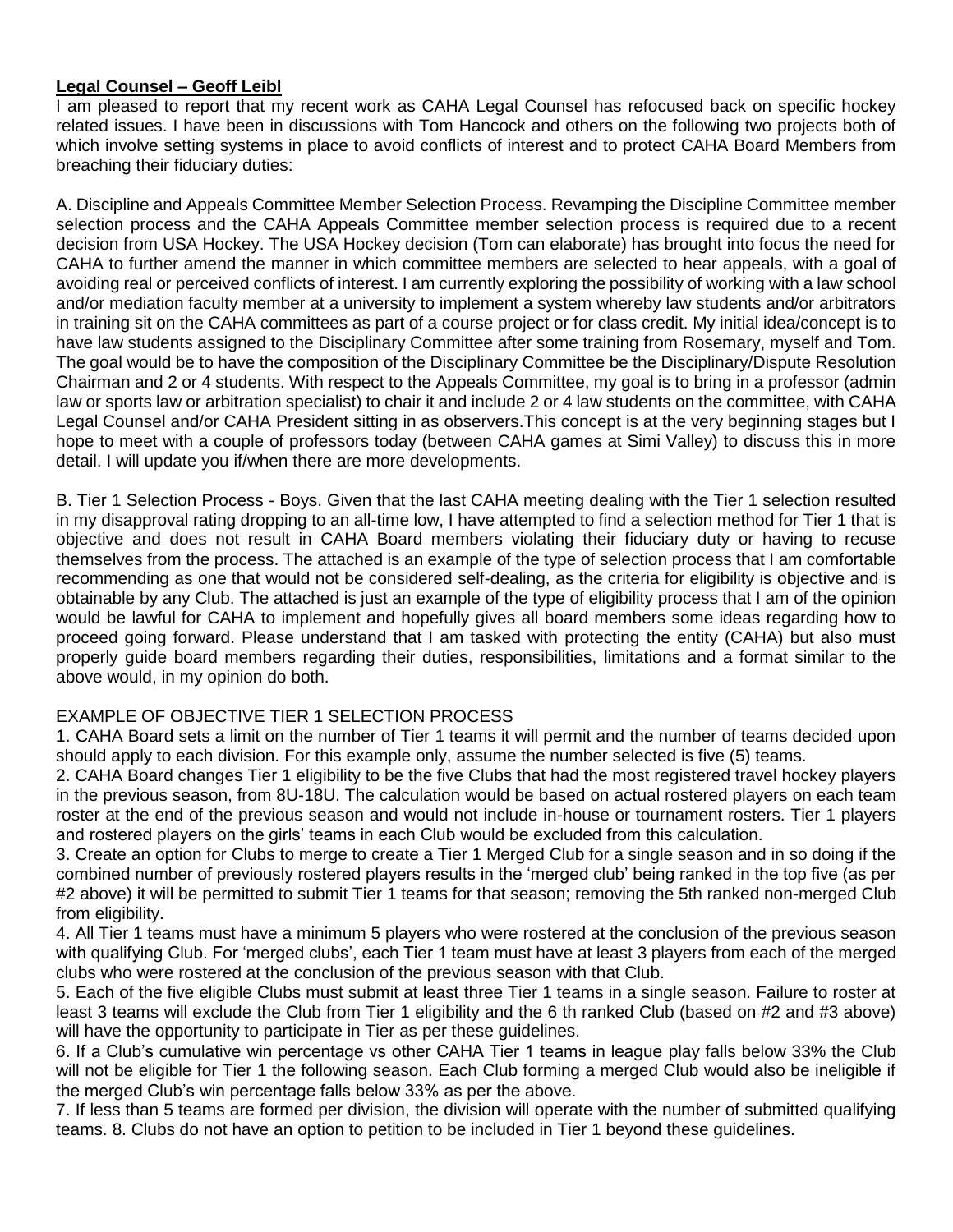9. CAHA should amend the current rules to delete the need for a specific number of AA teams to qualify for Tier 1.

Tom and Rosemary to discuss the discipline committee revamp above. Appeals committee could more likely change as suggested.

We need to alter the Guidebook season dates with respect to recruitment.

## **Safe Sport – Scott Gray**

Currently 5 active investigations. 4 are expected to be non-Safe Sport. 8 complaints have been submitted within the last week.

Tom to start providing monthly summary to the board.

#### **Discipline & Disputes – Rosemary Voulelikas**

Discipline committee has been busy! 25 Match penalties since the September meeting. The committee has held 7 hearings with 3 scheduled on November 15. There are 9 match penalties to address. There have been slurs; leaving the bench; attempt to injure; removal of helmet; kicking and threats.

#### **CAHA Selects – Rosemary Voulelikas**

League camps will be held in December. Allocations: SCAHA: NORCAL: 21 Forwards 9 Forwards 15 Defense 6 Defense 6 Goalies 3 Goalies Plus 3 alternates per age group

Select Camp is for 2005-2008

There are 60 players per age group expected at the CAHA Camp.

Players playing out of District are contacting Rosemary.

We need coaches to evaluate and a lead coach.

CAHA Camp will take place Jan 21-23 in Lakewood.

## **High School Commissioner – Rosemary Voulelikas**

Monday November 15 is when official letter of intent is due to Rosemary from the high schools and also when the 200% game schedule is due as well as the Admin fee.

#### **ADM Report: Ben Frank**

Refer to 10U presentation sent out.

We need to get people on board for 10U half ice and not force it. Different states are handling this in different ways. Suggestion is to have a special CAHA jamboree style event.

Chris Hathaway suggested we start season with a hybrid schedule of cross ice then move to full ice with a plan to move full season to half ice after a few years.

Tom Hancock would like to start as a pilot program of CAHA Jamboree weekends.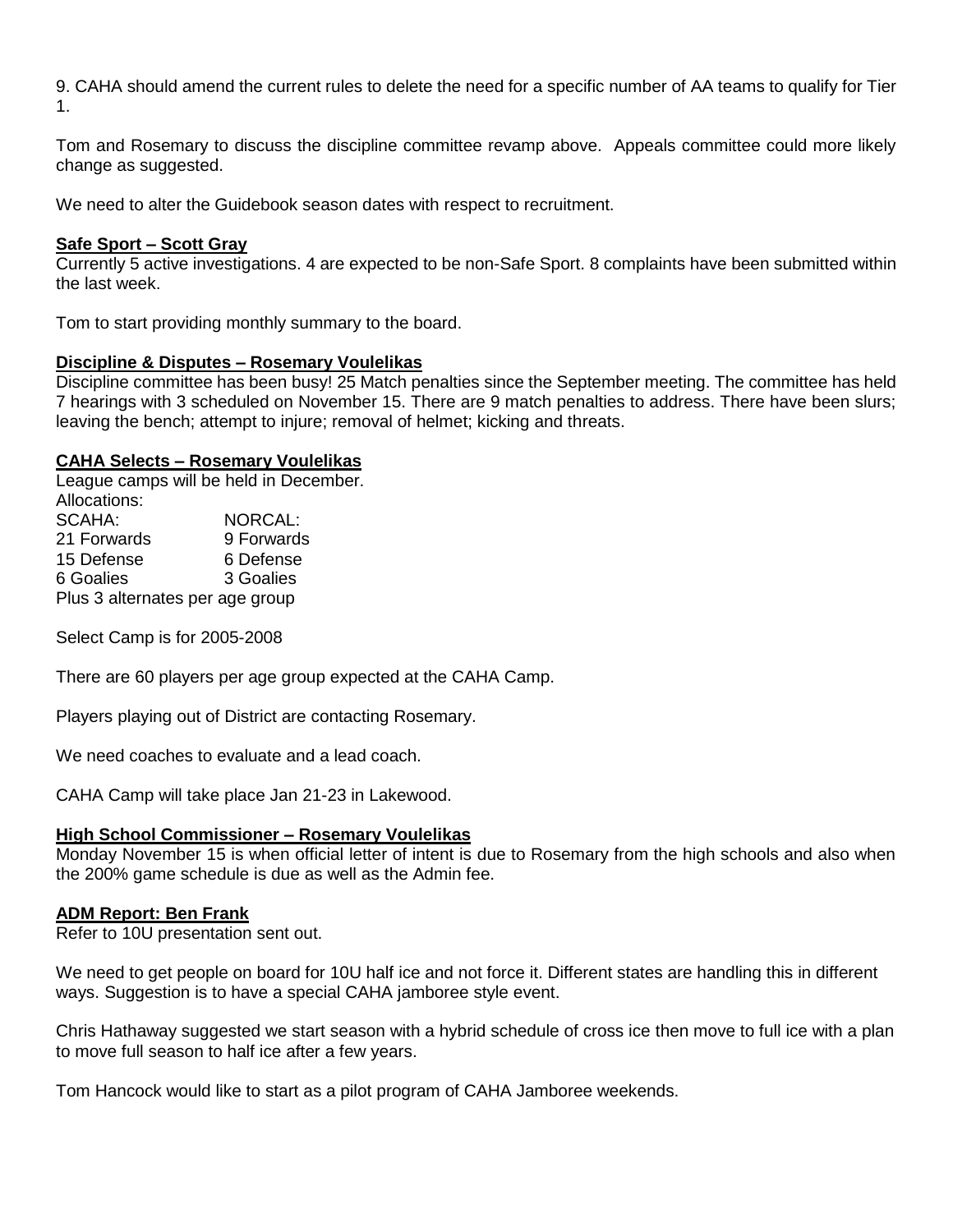# **Officials – Mark Mauro**

Mark was not present and did not provide a report.

Dan Ellison reported that there are 832 registered officials in California. 488 have completed all requirements. Registration closes November 30.

State playoffs will be covered with appropriate level officials.

## **Lameka Bell – Diversity & Inclusion**

Lameka suggested that the CAHA board attend a D&I class at the January meeting. Class takes 2-4 hours.

Lameka and Tom are meeting with the Jr Kings Community Outreach team in December.

## **Youth Council – Chris Hathaway**

Not busy.

# **Tier Commissioner – Kevin Culbertson**

Very busy! There has been positive feedback with the AA pre-season. Team costs are higher due to more games which surprised some teams. Reminder, we are "money in, money out" not for profit. Invoices going out for Admin fee; preseason and regular season (for teams that advance).

Suggests that CAHA sets CAHA weekend dates earlier for bidding purposes.

# **Tier II**

This weekend is Play-In weekend for the Tier II 12U, 14U and 16U Divisions. Four teams from each age group will advance and join the other eight teams already qualified to commence the Regular Season the weekend of Dec. 3-5. Venues for the remainder of the Tier II season have been established and all age groups know where they will be going for the remainder of the Regular Season. The game schedule for the Regular Season is also ready and will be completed upon the conclusion of this current weekend once ALL the teams are established, and that schedule will be sent to all the teams as well as posted on the web next week. Teams that have not, and those that will not qualify for Regular Season, have and will be reminded that they will have to continue with the posting and reporting of their games that they play for the balance of the 2021-22 playing season.

# **Tier I**

Teams went right to the deadline date of Oct. 15 to get their 300%/200% games scheduled, but it was completed on time. Of the five divisions that CAHA will be fielding playoffs, that being 12U, 14U, 15O, 16U and 18U, only the 15O and 18U will NOT have ALL the teams either advance to State Playoffs or be going straight to Districts as the Jr. Ducks will be. It is worth pointing out that with our come one, come all approach to Tier I this season, I did receive an inquiry a couple weeks ago from a team looking to drop down to AA as they felt they had come to the realization that they were not qualified to compete at that level. Interesting because that team currently has a winning record in their division. Not sure they took the only recommendation I had which was to make such a request to Youth Council, but at the same time, I told them IMO they probably had no chance since we were well past the August 15 drop deadline, and because the schedule was already set and teams playing at their AA age group. Per our Guidebook, we have an important approaching date of January 15 for which –

8.1-1 Clubs wishing to apply for Tier I status for the following season must submit and complete the CAHA Application for Tier I Inclusion annually by January 15 of the current playing season. 8.1-2 With Youth Council's recommendation, the CAHA board has the authority to prohibit a club from fielding Tier I teams whose prior season's collective performances was non-competitive.

We need to determine what the criteria/format of the "Application for Tier I" will be for the 2022-23 Season, as well as when those applications will be made available to Clubs. One thing for certain is that whatever those applications are, Clubs submitting their application need to be instructed that their application documentation is to be a single file compiling all the documentation they want to submit, and in a single PDF formatted file.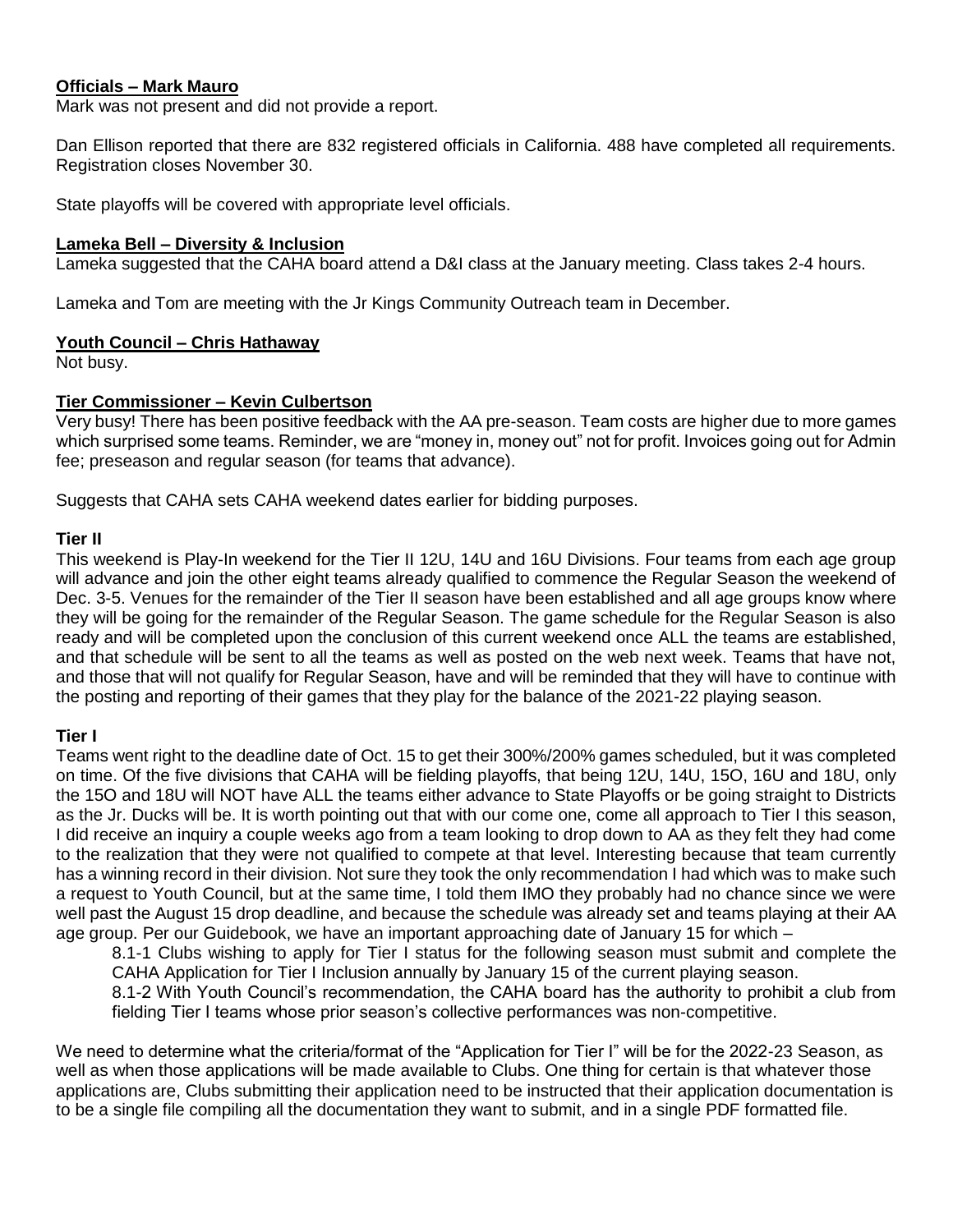In closing my report, I would like to revisit a topic from the last meeting and offer the following which I recently came across –

....There should be serious consequences to "clubs" that allow coaches and or adolescent parents to verbally berate and or physically abuse referees. There has to be a standard established and monitored with consequence……... and…….. WITHOUT REGARD TO FEELINGS OR FINANCIAL FALLOUT! Leadership without a backbone is spineless.

# **Girls Commissioner – Bridget Hopkinson**

We will need to have State playoffs for three of the girls divisions. 14U AAA – 3 team division 14U AA – Top 4 teams 19U AA – 4 team division

The allotments for District Playoffs for CA Girls: 14U AAA 2 teams advance – CAHA has 3 teams 16U AAA 2 teams advance – CAHA has 2 teams 19U AAA 1 teams advance – CAHA has 1 team 1 4U AA 3 teams advance – CAHA has 5 teams 16U AA 1 team advance – CAHA has 1 team 19U AA 3 teams advance – CAHA has 4 teams

CAHA Girls Select Camp registration is now closed and we have a total of 168 players registered. This is the largest camp that I have had since I started doing this.

I also would like to suggest we change the name of both the boys and girls Select Camps to CAHA Player Development Camps to fall in line with the name of the District Player Development Camp. Just an idea  $\circledcirc$ 

## **Pacific District – Wendy Goldstein**

Registration is up 20% compared to the 19-20 season.

Pacific District election will be held in June. Nominees need to submit to Wendy by December 31.

USA Hockey board structure change is still being reviewed. The number of voting directors could change.

USA Hockey technology group is in bad shape.

Winter meeting is still scheduled to be held in person in Florida early January.

## **Old Business**

Tier I selection – see proposal above in Geoff Leibls report.

We need to go back to a 5-team limit per division. Board prefers a static criterion so there is no interpretation needed.

Tom to build a committee within the next week.

Playoff hosts proposed by Youth Council Tier I NTB & Girls – San Jose HS NTB – Anaheim Ice Tier II NTB States – Vacaville HS 1B/2B & Tier II non-NTB - Riverside